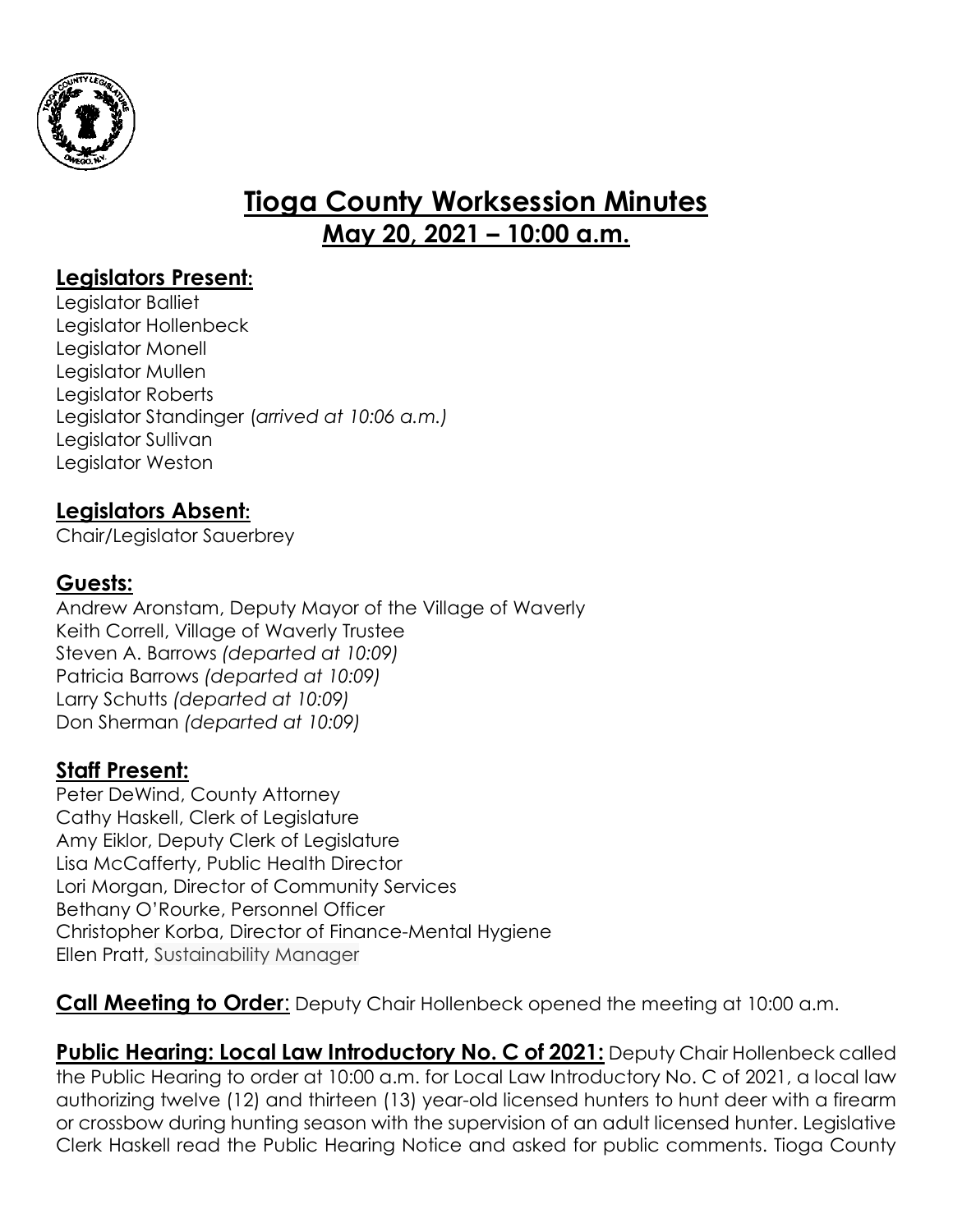resident, Steven A. Barrows read a statement of support for the adoption of Local Law Introductory No. C of 2021. There were no further comments. The Public Hearing adjourned at 10:05 a.m.

**Village of Waverly Office Discussion:** Legislator Mullen reported he has been communicating with Village of Waverly representatives regarding office space in the Village of Waverly Annex for Mental Hygiene. Currently, Mental Hygiene's satellite office in Waverly rents office space from Barterra Properties. The lease with Barterra Properties was recently renewed until August 30, 2023 with annual rent of \$22,960, plus the cost of prorated utilities. Director of Community Services, Lori Morgan, reported Mental Hygiene pays an additional \$64,000 per year to operate at Tioga County's Health and Human Services Building in Owego.

Legislator Mullen stated the Village of Waverly is considering bonding the office space to fit the needs of Tioga County's Mental Hygiene Department. Ms. Morgan reported Tioga County currently pays about \$11 per square-foot of office space and tentative figures from the Village show their office space is projected to cost just over \$6 per square-foot.

Legislator Mullen explained should the Legislature choose to rent from the Village of Waverly, Tioga County's portion of rent would equal the Village of Waverly's bond payment. The term of the lease would be for the term of the bond. Legislator Mullen reported the Village of Waverly discussed a 30-year bond, but it can be negotiated. Legislator Mullen expects renovations to be completed in roughly two years, just about the time the Barterra Properties lease is set to expire.

Legislator Mullen reported Tioga County's Probation Department already has a presence working with the Waverly PD in the Village of Waverly Annex. Legislator Mullen believes having more of a presence in Waverly will be beneficial to the residents of Tioga County as many are not able to travel to Owego for services. He stated there is additional space in the Village of Waverly Annex for more departments, if needed. Legislator Mullen explained the Village of Waverly Annex does not flood, which occasionally happens in Owego.

Legislator Weston stated he is in favor of moving offices in the Village of Waverly Annex. Legislator Weston believes expanding offices to other areas of Tioga County could greatly benefit residents. Legislator Weston reported he has tried in the past to have more discussion about this matter, with no success. He suggested using the space for a satellite DMV or DSS office.

Legislator Sullivan stated the Village of Waverly office discussion has occurred in the past and she would like facts, figures, and more information about the proposal. She would like to see the differences in square footage, utility costs, and so forth instead of spending time asking a bunch of questions. Legislator Monell concurred and stated the proposal needs to be in writing.

Village of Waverly Trustee, Keith Correll, stated the Village would need to know exactly what Tioga County was looking to do before a financial proposal could be presented. Mr. Correll brought maps and layouts of the building that were available for viewing. Mr. Correll stated he spoke with Ms. Morgan and it was his understanding that Tioga County would need a separate entrance and parking lot, but the Village is willing to accommodate other requests.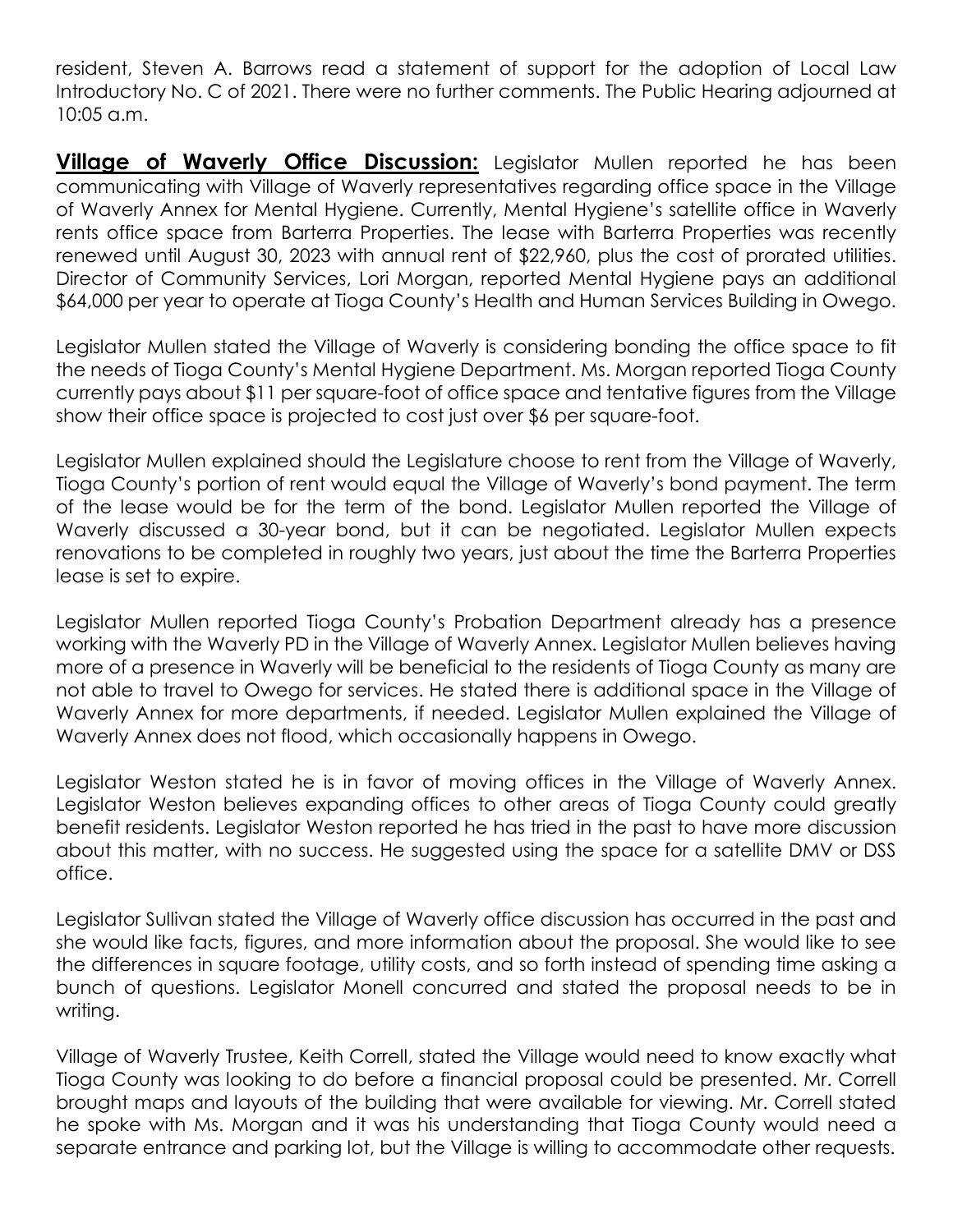Village of Waverly Deputy Mayor, Andrew Aronstam, reported the Village of Waverly already uses County computers and phones. Mr. Aronstam believes the next step is to put together a business plan with the specifications that Tioga County is looking for. Then, the Village of Waverly can come back to the Legislature to present their proposal with financial data included. At that point, the Legislature could make their decision to move forward or not. Mr. Aronstam asked the Legislature if there was any opposition to more discussion and a proposal. Legislator Roberts inquired if the commitment has to be for 30 years. Mr. Aronstam replied it depends on what the bond number comes back at. Legislator Roberts stated he is not in favor of a 30-year commitment. Legislator Mullen stated the timeframe can be negotiated.

Legislator Monell reiterated his desire for a written proposal. County Attorney Peter DeWind asked Legislator Mullen who will be working on the proposal and collaborating with the Village of Waverly. Legislator Mullen replied that a committee will be formed consisting of himself, Lori Morgan, and Commissioner of Public Works, Gary Hammond, in conjunction with Village of Waverly officials. A proposal will be developed and presented to the Legislature at a later date.

**Approval of Worksession Minutes**: On motion of Legislator Weston, seconded by Legislator Monell and unanimously carried, the May 6, 2021 Legislative Worksession minutes were approved.

Action Items: Currently, there are no action items.

#### **Other**:

 *COVID Mask Protocol:* Legislator Balliet reported COVID mask guidance is everchanging and he was concerned about the impact on Tioga County employees. Legislator Balliet proposed if everyone in a department is fully vaccinated, those employees probably don't need to wear a mask. In higher traffic departments that frequently interact with the public, it's probably best to wear a mask. Legislator Balliet suggested using a department by department approach to implement a mask protocol.

County Attorney Peter DeWind stated he polled other counties to see what their mask protocol is. Mr. DeWind reported most counties are relying on the honor system for employees and visitors to appropriately mask and social distance. Erie County is an outlier as they require all visitors and staff to wear masks into the building, when leaving workstations, and in elevators. Mr. DeWind asked if the Legislature would like to adopt the CDC's updated guidelines for the fully vaccinated or move forward with department by department exceptions. He stated some departments, like corrections, are automatically exempt from adopting CDC guidelines and masks must be worn regardless of vaccination status. Mr. DeWind explained that the Courthouse Annex is covered under the Office of Court Administration (OCA), which does not plan to relax the mask mandate until May 24th.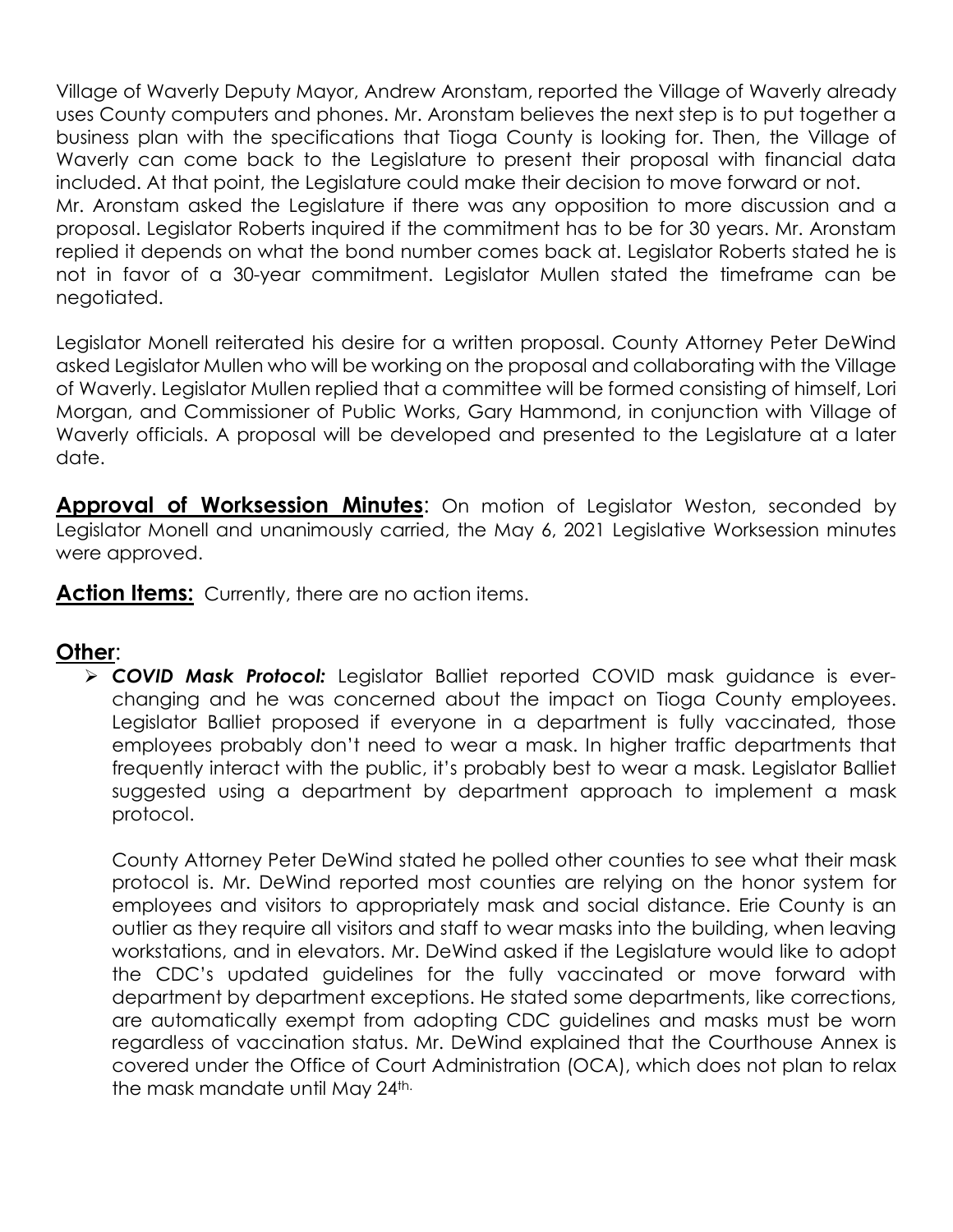Mr. DeWind reported the Probation Department has concerns about meeting with clients without a mask on. As the Probation Department is located within an OCA covered facility, clients would have to wear a mask into the building. However, once in the Probation office, fully vaccinated clients are not required to wear a mask under the CDC's new guidelines.

County Attorney DeWind reported an exemption to the CDC's guidelines exists for facilities designated as healthcare settings. He believes Mental Hygiene falls into that category and the entire Health and Human Services building can be designated as a healthcare setting.

Legislator Sullivan suggested a policy in which fully vaccinated individuals are not required to wear a mask. However, fully vaccinated individuals may wear a mask if they choose to.

Legislator Mullen stated he would like to leave the decision of employee mask protocol up to department heads. Personnel Officer, Bethany O'Rourke, asked what protocol the general public should follow when in County buildings. Legislator Mullen stated employees will not ask the public to show proof of vaccination.

Public Health Director, Lisa McCafferty, said she is concerned about high-traffic areas, like the DMV. She explained there are some individuals that refuse to wear masks. County Attorney DeWind stated the DMV has OSHA approved Plexiglas barriers between customers and employees. Mr. DeWind asked if signs should be put up around the building to advise of mask protocol. Ms. McCafferty replied yes, signs should be placed at the entrance of the building as the DMV has heavy foot traffic.

Legislator Balliet suggested a policy of wearing masks into the building and once in a department, the individual should follow whatever protocol was decided by the department head. His biggest concern is mask-less individuals that are not actually fully vaccinated. Ms. McCafferty again stated there will be individuals that refuse to wear a mask and there is really nothing that can be done about that.

Ms. O'Rourke proposed posting signs near public entrances that state those fully vaccinated are not required to wear a mask. As far as employees go, let department heads decide. The Legislators in attendance agreed with Ms. O'Rourke's suggestion. Legislator Sullivan asked Ms. McCafferty if she was good with Ms. O'Rourke's proposal. Ms. McCafferty replied yes.

Legislative Clerk Haskell stated signs requiring the general public to wear masks were taken down yesterday and there are currently no signs on the doors. The Legislators in attendance agreed that new signs are to be made and hung up.

Legislator Sullivan made a motion to have signs made that say, "No mask required, if fully vaccinated." Legislator Standinger stated he would like to add the phrase, "Per CDC Guidelines." Legislator Mullen seconded Legislator Sullivan's motion with the added language suggested by Legislator Standinger. All Legislators in attendance voted in favor of a sign that states, "Per CDC Guidelines, No Mask Required If Fully Vaccinated." County Attorney DeWind stated the signs will go up informing the public of the mask protocol and employee protocol will be left to department heads.